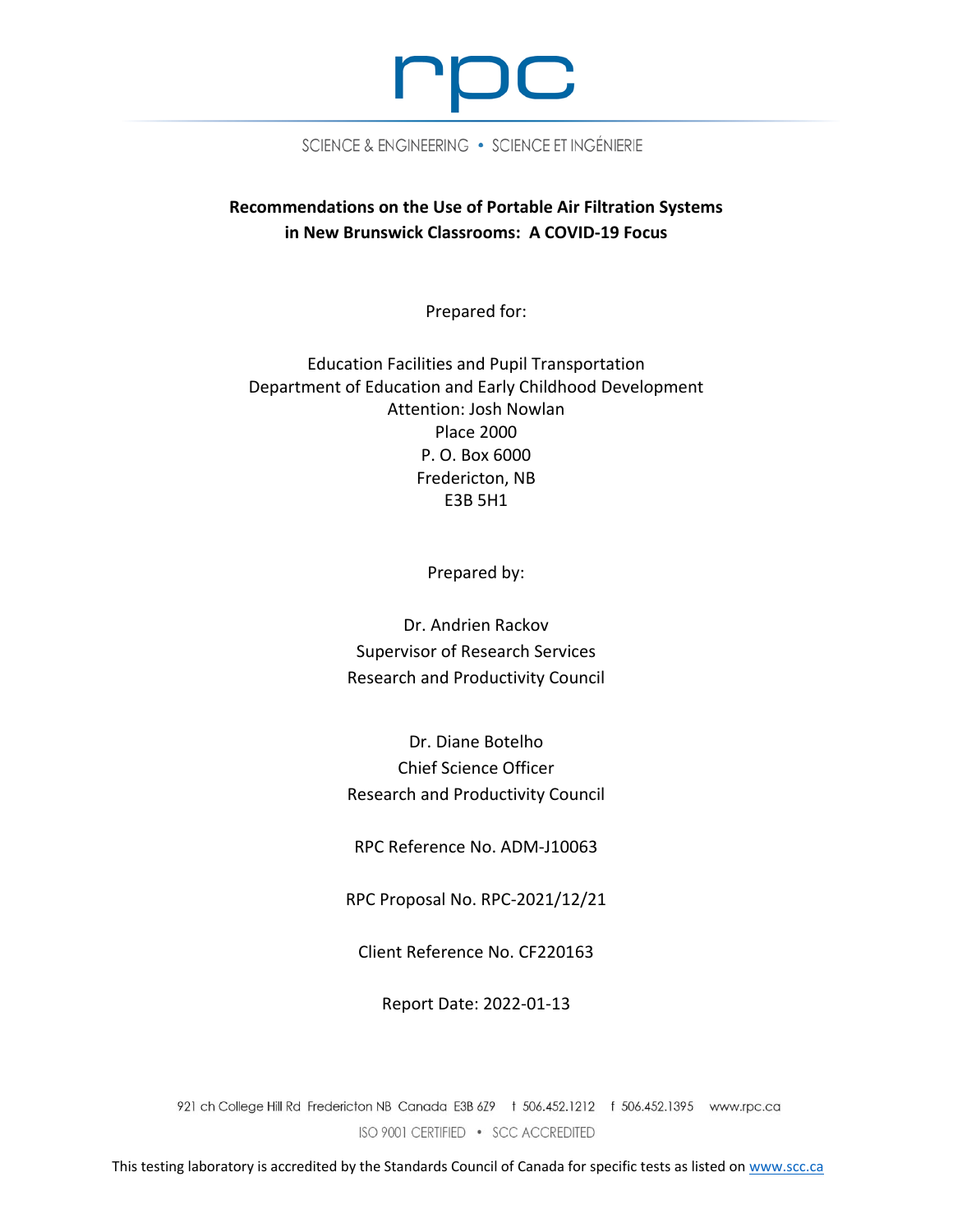#### **Introduction**

There is no single measure that acts as a blanket mitigation to the risk of COVID-19 transmission in indoor settings. Guidance from the Public Health Agency of Canada (PHAC) recommends the following public health measures for reducing the risk of COVID-19 [1]:

- Minimizing the number of persons in one place at the same time
- Maintaining a physical distance of at least 2 metres
- Using well-constructed, well-fitting face masks
- Practising good hand and respiratory hygiene

In addition to the above measures, proper ventilation can contribute to the reduction of COVID-19 transmission indoors. However, it has been emphasized that good ventilation alone is not a substitute for the above-listed measures.

Indoor air quality can be improved by mechanical ventilation systems and opening windows/doors, both of which can let in fresh air. In some cases, where mechanical ventilation and/or natural ventilation is not feasible, the use of portable air filtration systems can be considered. These air filtration systems do not bring fresh air into a space; however, if equipped with a suitable filter (such as a high efficiency particulate air (HEPA) filter) and appropriately sized and installed in a space, they have been shown to reduce the concentration of airborne particulate (i.e. aerosols) over time.

A review of scientific literature was conducted to better understand the role of portable air filtration systems in classrooms and their impact on COVID-19 transmission. This review focused on addressing the following questions:

- *1. If portable HEPA filtration units are installed in school classrooms which do not have integrated mechanical ventilation systems, would this likely have a positive, negative or no material effect on COVID-19 airborne particulates in the classroom?*
- *2. NB has 294 public schools of which 234 have some form of integrated mechanical ventilation system. In general, is the response in 1) different for schools which do have some form of integrated ventilation system where fresh air is mechanically drawn in, circulated, and exhausted?*
- *3. Has there been analysis completed, or is there analysis being done in other jurisdictions specific to portable air filtration units in school classrooms? If so, what are the recommendations or what is the status of this analysis?*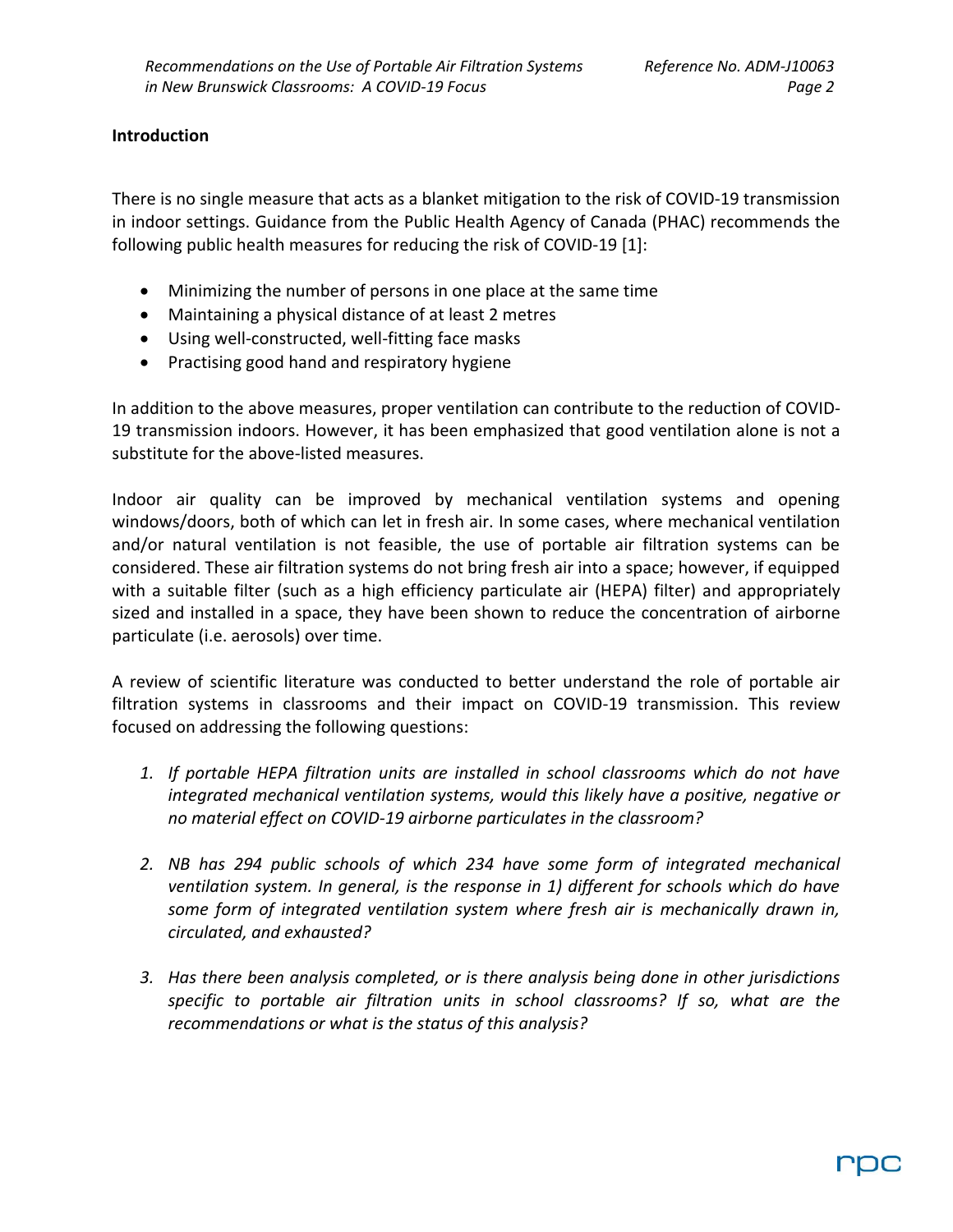*4. If a decision is made to install portable devices in some instances, what measurement might be put in place to determine impact? And what configuration will ensure the safe and effective operation of these systems?*

### **Literature Findings and Recommendations**

Findings from the literature survey and recommendations based on the current scientific data are provided below.

**Question 1:** *If portable HEPA filtration units are installed in school classrooms which do not have integrated mechanical ventilation systems, would this likely have a positive, negative or no material effect on COVID-19 airborne particulates in the classroom?*

**Answer:** Evidence shows that portable HEPA filtration systems would likely have a positive effect on reducing SARS-CoV-2 (hereafter referred to as COVID-19) airborne particulates. For schools with no integrated mechanical ventilation systems, the deployment of portable HEPA filtration units should strongly be considered in classrooms.

**Rationale:** The surveyed literature provides evidence that if these units are properly sized, installed, and maintained, they can effectively reduce the aerosol concentration in a classroom, contributing to overall improvements in air quality. These units should not be considered a substitute for core public health measures such as masking, physical distancing etc., but a supplement to good health and safety strategies to fight the pandemic.

Our rationale is based on the following considerations:

- i. Is there evidence to show that portable air filtration units equipped with a HEPA filter reduce COVID-19 in the air?
	- $\rightarrow$  Yes.

A recent study conducted in a repurposed ward of a hospital with known and measurable airborne COVID-19 virus demonstrated that a portable HEPA filtration unit effectively removed the virus and other pathogens to non-detectable levels [2].

A review by Morawska et al. discusses several studies that have shown portable air purifiers to be effective for cleaning the air (i.e. removing airborne bacteria and fungal spores)[3].

Likewise, the Unites States Environmental Protection Agency (US EPA) has recognized that portable air cleaners help reduce airborne contaminants, including particles containing viruses [4].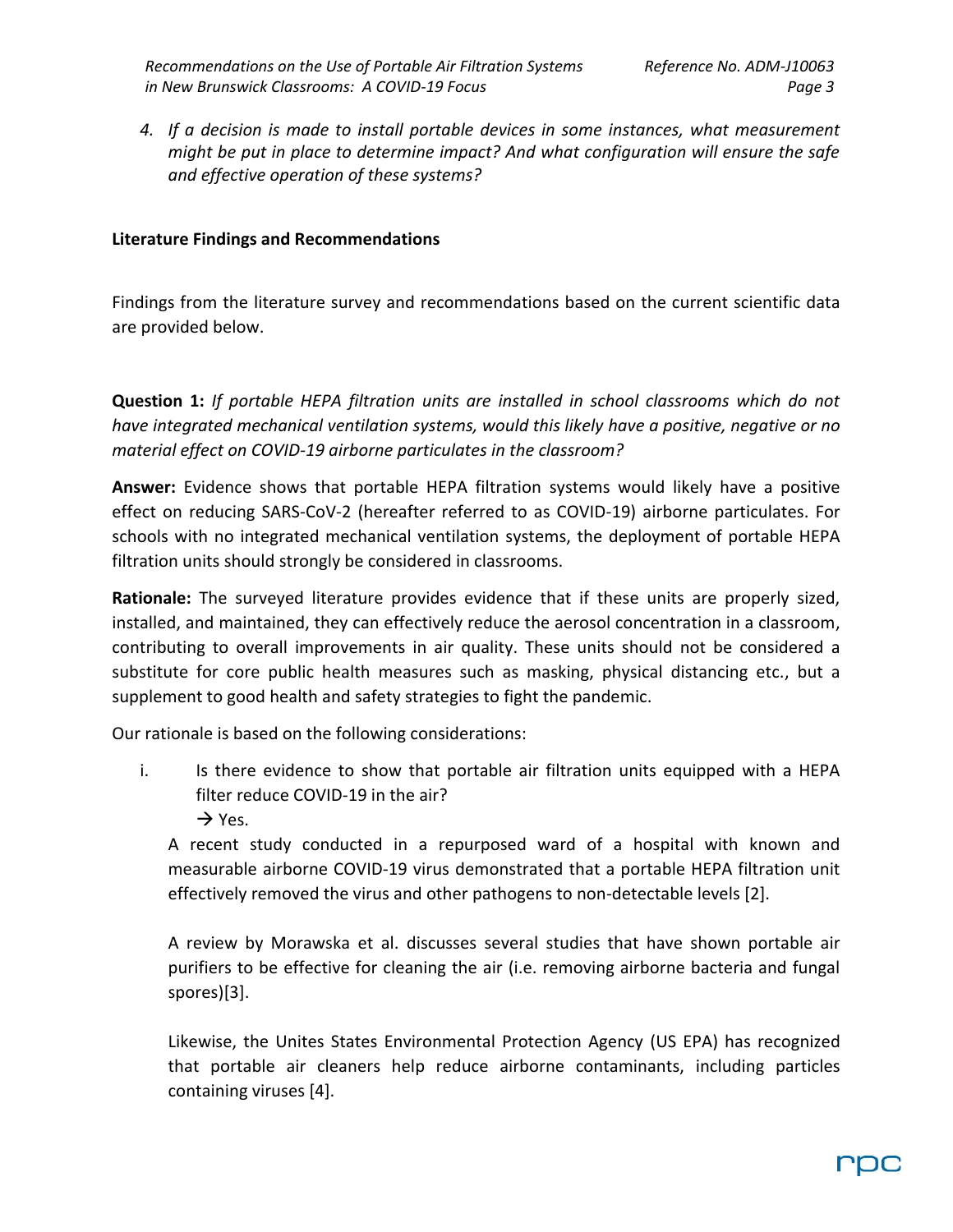- ii. Is there evidence that HEPA filtration units reduce aerosol concentrations in a classroom?
	- $\rightarrow$  Yes.

A number of studies [5–8] have demonstrated that mobile air filtration units equipped with HEPA filters can effectively reduce aerosol concentrations of varying sizes in school classrooms. For example, Curtius et al. [5] showed that a homogeneous reduction in particles between 10 nm and 10 µm could be achieved with portable air filtration units. They also noted that in addition to potential reduction of COVID-19 transmission in classrooms, these units have the added benefit of improving overall air quality through reduction of particulate matter ( $PM_{2.5}$  and  $PM_{10}$ ) in the spaces in which they operate. The World Health Organization (WHO) recommends that the average exposure levels to PM<sub>2.5</sub> should be below 10 mg/m<sup>3</sup>, as higher exposure increases the risks of a variety of diseases.

iii. Are there potential risks that need to be considered?  $\rightarrow$ Yes.

Portable air filtration units need to be positioned appropriately in the space so that they are able to clean the air for all occupants and are not just re-circulating the same air e.g. in one corner of the room [6]. Additionally, the filtration units should not directly blow air onto room occupants, as this potentially increases the risk of carrying exhaled aerosols from an infected person to other occupants [6,9,10]. The risk of exhaled aerosols from an infected person traveling to nearby occupants exists with other forms of ventilation and is not specific to portable air filtration units. For example, a modelling study on the use of windows for natural ventilation in classrooms showed that if an infected person is seated next to an open window, this may increase the risk of contaminated air being carried to nearby occupants [11]. To mitigate the risks of transmission from an infected person seated next to an open window, the authors suggested staggering seating arrangements and redirecting the window air to the ground.

A modelling study by Pease et al. [12] also demonstrated that if HVAC parameters are not properly adjusted and very high air exchange rates are used, there is an increased risk of spreading potentially virus-laden air from one room to another at a much higher rate.

Researchers studied the velocity of exhaled aerosols from masked and unmasked individuals and found that wearing masks was important for reducing the spread of aerosols from one person's breathing zone to another [11,13]. Furthermore, a study conducted by the United States Centers for Disease Control and Prevention (US CDC) demonstrated that exhaled aerosol reduction in indoor spaces was much more effective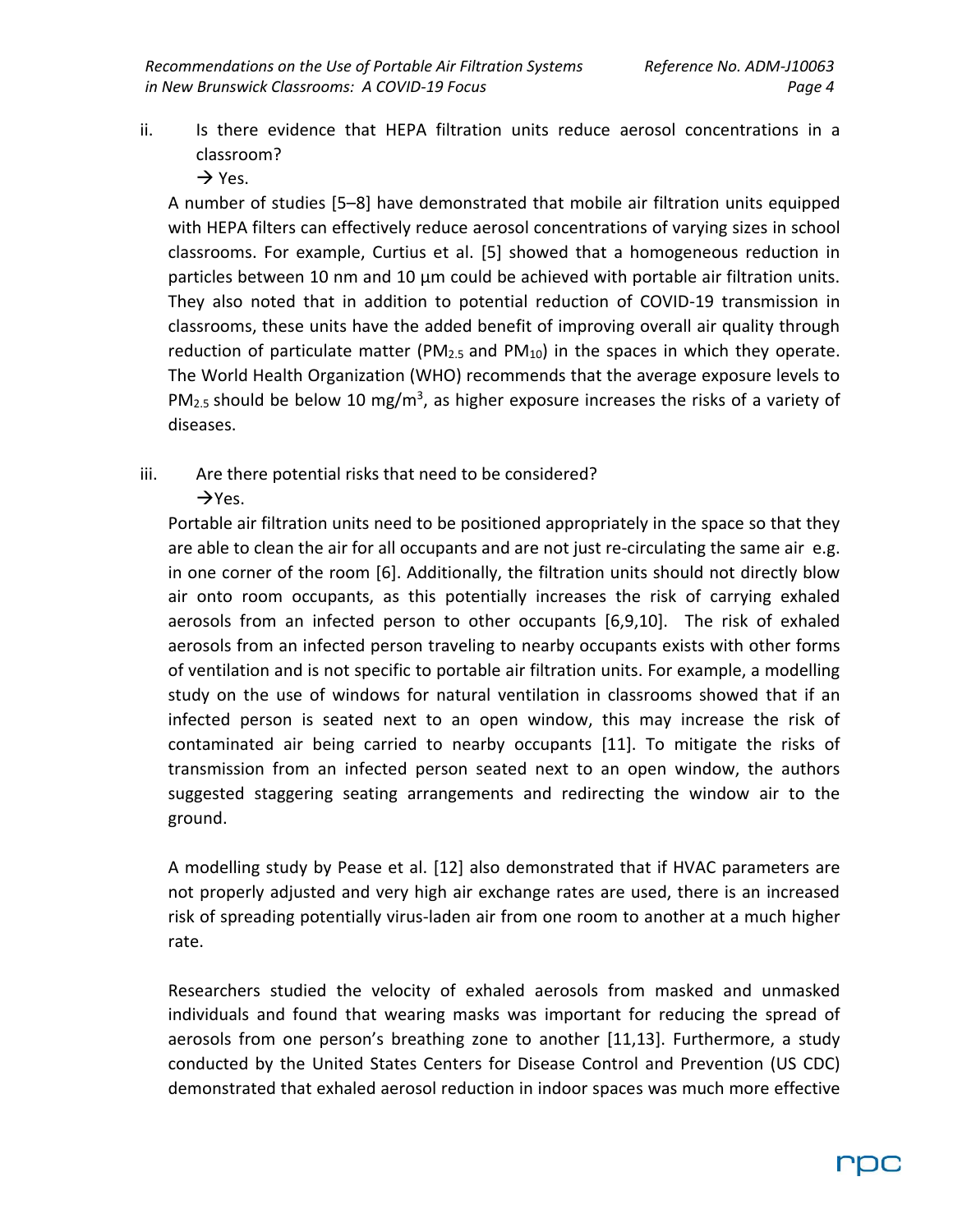when all occupants were wearing masks, even while portable air purifiers were operating [8].

Air flow patterns are not only relevant for portable air purifiers, but also for natural and mechanical ventilation systems, as well as with general movement around the classroom. This reiterates the importance of a multi-layered approach to reducing transmission risk of COVID-19. Given movement of air is inevitable in a classroom with or without HEPA filtration, it is our opinion that the air in rooms equipped with HEPA systems will be cleaner overall, causing a net reduction in airborne COVID-19.

iv. Is there evidence that directly shows HEPA filtration reduces COVID-19 transmission in classrooms?  $\rightarrow$ No.

While a number of studies support that portable air filtration units can reduce aerosols in classrooms and likely reduce the risk of transmission [5–8], to our knowledge, there is currently no evidence demonstrating that use of portable air filtration systems directly reduces incidents of COVID-19 transmission in classrooms [8,14].

There is currently a controlled study underway (press release issued November 5, 2021), led by researchers at the University of Leeds, to investigate whether portable air filtration systems have an effect on reducing COVID-19 transmission in school classrooms [15]. The study is investigating two different approaches to cleaning the air: one based on the use of HEPA filters, the other using ultraviolet light. Outcomes for this study were not available at the time of writing this report.

Similarly, a new randomised controlled trial, led by researchers at the University of Bristol, plans to look at the effectiveness of portable air filters in preventing respiratory infections and COVID-19 among care home residents in England (press release issued October 21, 2021) [16]. Outcomes for this study were not available at the time of writing this report.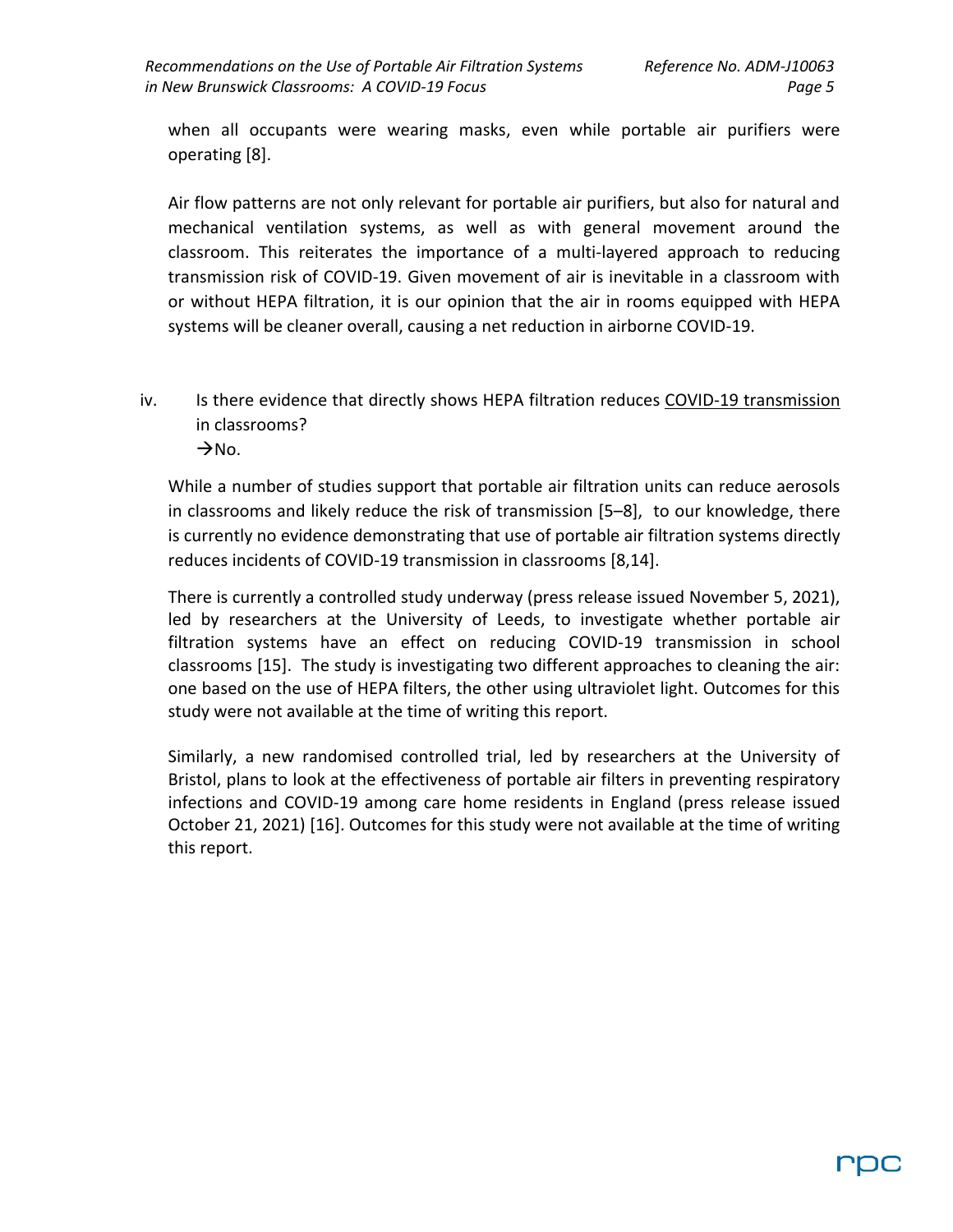**Question 2:** *NB has 294 public schools of which 234 have some form of integrated mechanical ventilation system. In general, is the response in 1) different for schools which do have some form of integrated ventilation system where fresh air is mechanically drawn in, circulated, and exhausted?*

**Answer:** For spaces with adequate mechanical ventilation systems, the use of portable air filters is not recommended. In our opinion, use of HEPA air filtration units should first be considered for spaces that do not have any form of integrated mechanical ventilation system. On a case-by-case basis, where mechanical ventilation systems are deemed to be insufficient and natural ventilation is not feasible, deploying portable air filtration systems should also be considered.

**Rationale:** Our assessment of the need for portable air filtration units in schools with integrated mechanical ventilation systems was based on the following scientific evidence found in the literature:

Mechanical ventilation systems can vary greatly in configuration [17], but if they are bringing in sufficient fresh air, this can help to dilute airborne contaminants in classrooms. Some systems may have filters in place as well, which can further reduce aerosols in the air.

Schools with some form of integrated mechanical ventilation can also take advantage of natural ventilation (e.g. opening windows) if feasible. On a case-by-case basis, where mechanical ventilation systems are deemed to be insufficient and natural ventilation is not feasible, deploying portable air filtration systems should be considered.

This approach is consistent with the World Health Organization's "Roadmap to improve and ensure good indoor ventilation in the context of COVID-19" [18], which recognizes the importance of both mechanical and natural ventilation.

This position is also held by the German Federal Environment Agency [19] which prioritizes integrated mechanical ventilation systems and natural ventilation for improving overall air quality and reducing aerosol concentrations over the use of portable air filtration units.

Evidence in the literature indicates that mechanical ventilation, natural ventilation, and air filtration are all means to reduce aerosols in indoor spaces and can be combined as necessary to improve indoor air quality [20,21].

The American Society of Heating, Refrigeration and Air-Conditioning Engineers (ASHRAE) has published detailed guidance on heating, ventilating, and air-conditioning (HVAC) systems in schools and universities [22]. From the ASHRAE Epidemic Task Force "Core Recommendations for Reducing Airborne Infectious Aerosol Exposure" [23] , they note: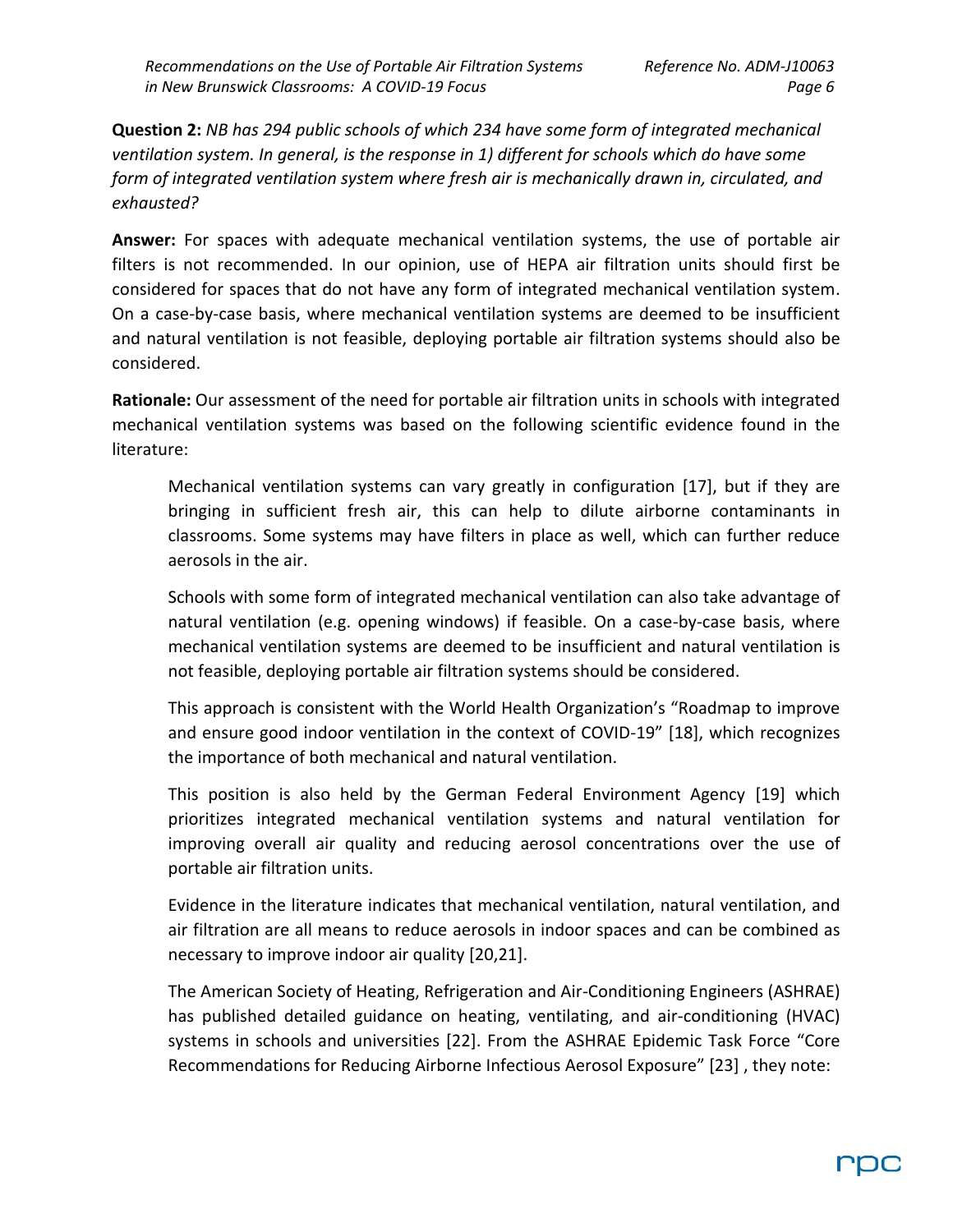"[…] that within limits ventilation, filtration, and air cleaners can be deployed flexibly to achieve exposure reduction goals subject to constraints that may include comfort, energy use, and costs. This is done by setting targets for equivalent clean air supply rate and expressing the performance of filters, air cleaners, and other removal mechanisms in these terms."

**Question 3:** *Has there been analysis completed, or is there analysis being done in other jurisdictions specific to portable air filtration units in school classrooms? If so, what are the recommendations or what is the status of this analysis?*

**Answer:** A number of jurisdictions have considered the use of portable air filtration in classrooms. Many authorities have also issued statements on the use of portable air filtration units in schools.

Researchers from Germany have conducted a number of relevant studies on portable and mobile air filtration units in school classrooms for reducing aerosol concentrations [5–7]. In light of this work, the German Federal Environment Agency supports the use of portable air filtration in classrooms to reduce aerosols in cases where no mechanical ventilation system is in place and sufficient natural ventilation is not feasible [24].

Similarly, the Government of Ontario has moved to implement portable air filtration units in classrooms with no mechanical ventilation and in spaces where masks are not worn, such as full-day kindergarten classrooms (even if these classrooms have mechanical ventilation) [25].

The Gouvernement du Québec completed a review on portable air filtration units for use in classrooms in January 2021 and did not recommend their use based on a lack of direct evidence that the units reduced incidents of COVID-19 in the classroom, concerns around ineffectiveness if the units were not installed properly, and concerns around noise [26]. Since the publication of that report, a number of studies have emerged that specifically looked at the effectiveness of portable air filtration units in classrooms and which addressed concerns around proper placement and noise [5–8].

While a number of studies support that portable air filtration units can effectively reduce aerosols in classrooms [5–8], there is currently no evidence showing that use of portable air filtration systems directly reduces incidents of COVID-19 transmission in classrooms [8,14].

A study conducted by the United States Centers for Disease Control and Prevention on indoor aerosol concentrations and the effects of masking and portable air purifiers noted [6]:

"The addition of two HEPA air cleaners that met the Environmental Protection Agency (EPA)-recommended clean air delivery rate (CADR) (5) reduced overall exposure to simulated exhaled aerosol particles by up to 65% without universal masking. Without the HEPA air cleaners, universal masking reduced the combined mean aerosol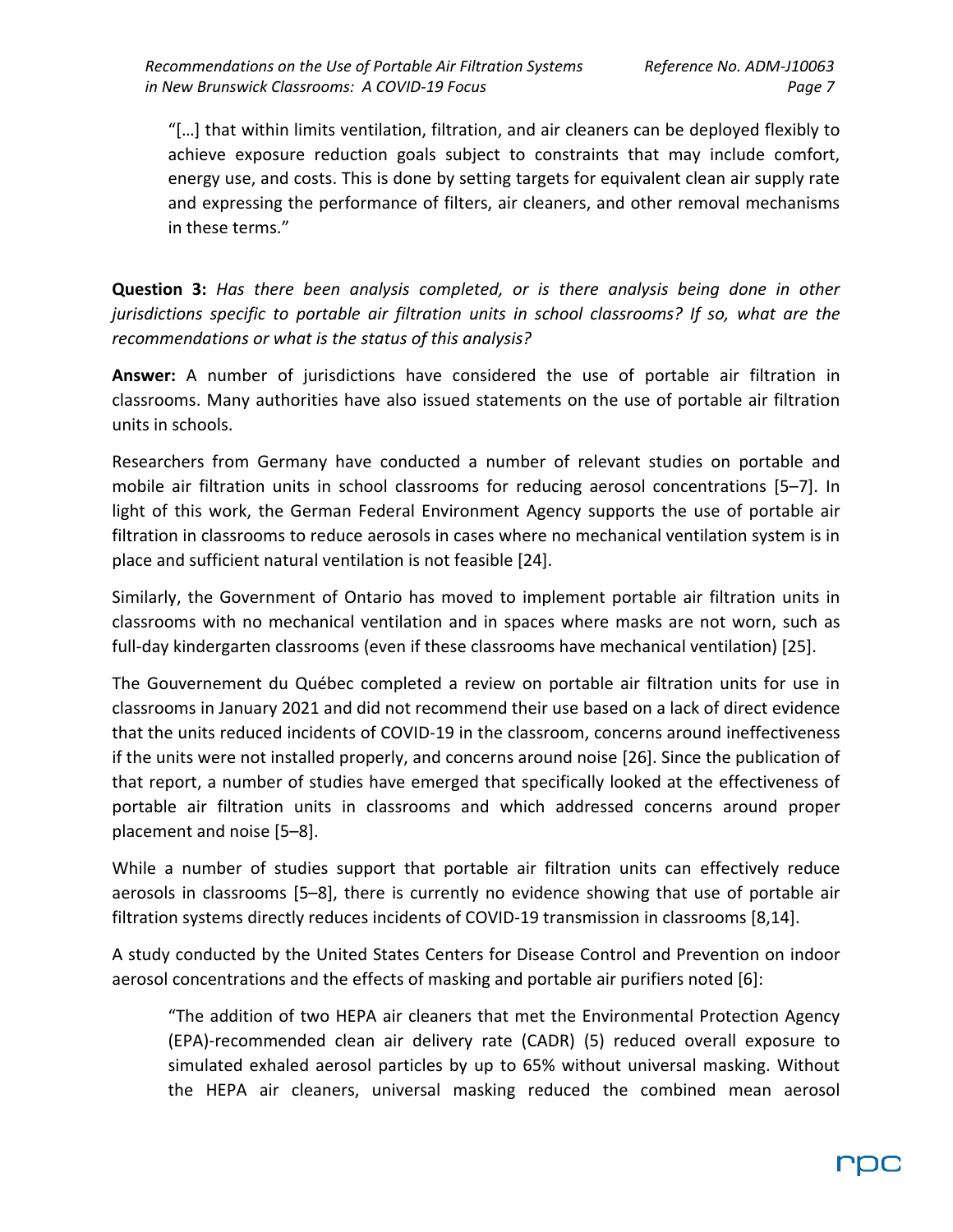concentration by 72%. The combination of the two HEPA air cleaners and universal masking reduced overall exposure by up to 90%. The HEPA air cleaners were most effective when they were close to the aerosol source. These findings suggest that portable HEPA air cleaners can reduce exposure to SARS-CoV-2 aerosols in indoor environments, with greater reductions in exposure occurring when used in combination with universal masking."

"Although the study provides useful information about the dynamics of respiratory aerosol particles and the effects of HEPA air cleaners and universal masking, many other factors are also important for disease transmission, including the amount of virus in the particles, how long the virus survives in air, and the vaccination status of the room occupants."

There is currently a controlled study underway (press release issued November 5, 2021), led by researchers at the University of Leeds, to investigate whether portable air filtration systems have an effect on reducing COVID-19 transmission in school classrooms [15]. The study is investigating two different approaches to cleaning the air: one based on the use of HEPA filters, the other using ultraviolet light. Outcomes for this study were not available at the time of writing this report.

Similarly, a new randomised controlled trial, led by researchers at the University of Bristol, will look at the effectiveness of portable air filters in preventing respiratory infections and COVID-19 among care home residents in England (press release issue October 21, 2021) [16]. Outcomes for this study were not available at the time of writing this report.

Many authorities recognize that portable air filtration units can play a role in providing additional protection from COVID-19. Some examples are provided below.

Public Health Agency of Canada on portable air filters [1]:

"When properly used, portable air filtration devices with high-efficiency particulate air (HEPA) filters have been shown to reduce the concentration of some viruses from the air. The use of these devices could be considered as an additional protection in situations where enhancing natural or mechanical ventilation is not possible and when physical distancing can [sic] be achieved."

World Health Organization statement on portable air filters from December 23, 2021  $[27]$  :

"Air filters do not provide ventilation and do not replace other ventilation methods. However, they can help to reduce the concentration of the COVID-19 virus in the air, thus reducing the possibility of transmission. A MERV14/ISO ePM1 70-80% air filter can improve air quality when used in indoor settings."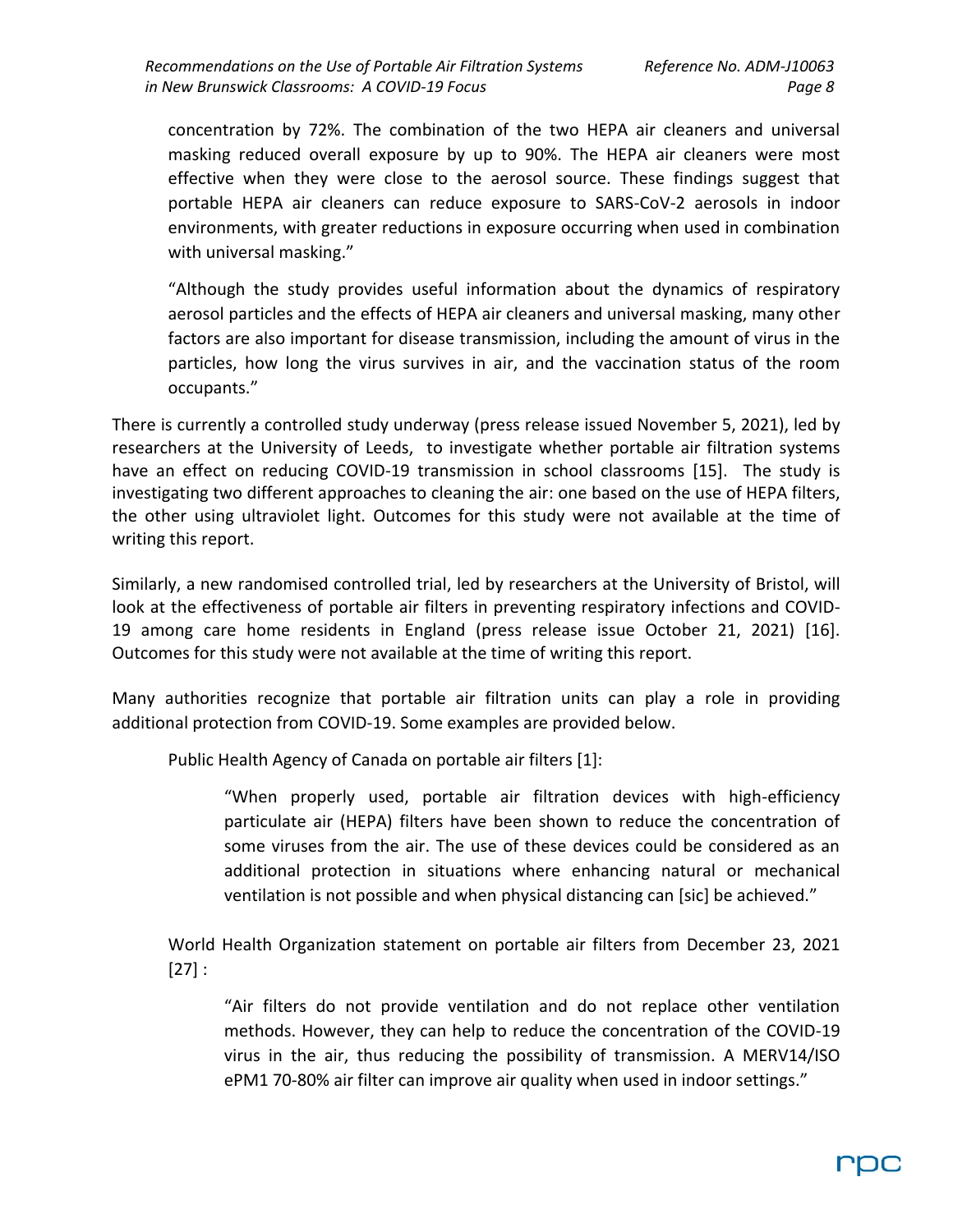United States Environmental Protection Agency on portable air filters in schools [4]:

"Consider using portable air cleaners to supplement increased HVAC system ventilation and filtration, especially in areas where adequate ventilation is difficult to achieve. Directing the airflow so that it does not blow directly from one person to another reduces the potential spread of droplets that may contain infectious viruses."

United States Centers for Disease Control and Prevention on portable air filters in schools and childcare programs [28]:

"Opening windows, using portable air cleaners, and improving building-wide filtration are ways you can increase ventilation in your school or childcare program."

"Consider portable air cleaners that use high-efficiency particulate air (HEPA) filters to enhance air cleaning wherever possible, especially in higher-risk areas such as a nurse's office or sick/isolation room."

**Question 4:** *If a decision is made to install portable devices in some instances, what measurement might be put in place to determine impact? And what configuration will ensure the safe and effective operation of these systems?*

#### Determining impact:

The role of an air purifier equipped with a HEPA filter is to reduce the concentration of aerosol particles in the air. Before and after installation of portable air filtration units in a classroom, the aerosol concentration at multiple locations in the room could be measured with particle sizer/counter equipment to verify effectiveness of the air filters. For long-term continuous monitoring, indoor air quality monitoring devices can be deployed to track particulate matter. Other experiments could be designed that employ aerosol generators. Computational models could also be employed.

#### Safe and effective operation:

There are multiple considerations when selecting and installing a portable air filtration system and not all units may be suitable for all classroom settings.

The German Federal Environment Agency (Umweltbundesamt, UBA) and the Association of German Engineers (Verein Deutscher Ingenieure, VDI) have developed requirements and test criteria for mobile air purifiers, as described in the VDI publication "VDI-EE 4300 Part 14: Measurement of indoor pollution - Requirements for mobile air purifiers to reduce aerosolborne transmission of infectious diseases" [29]. (Note: the original publication is in German, but an English translation can be ordered).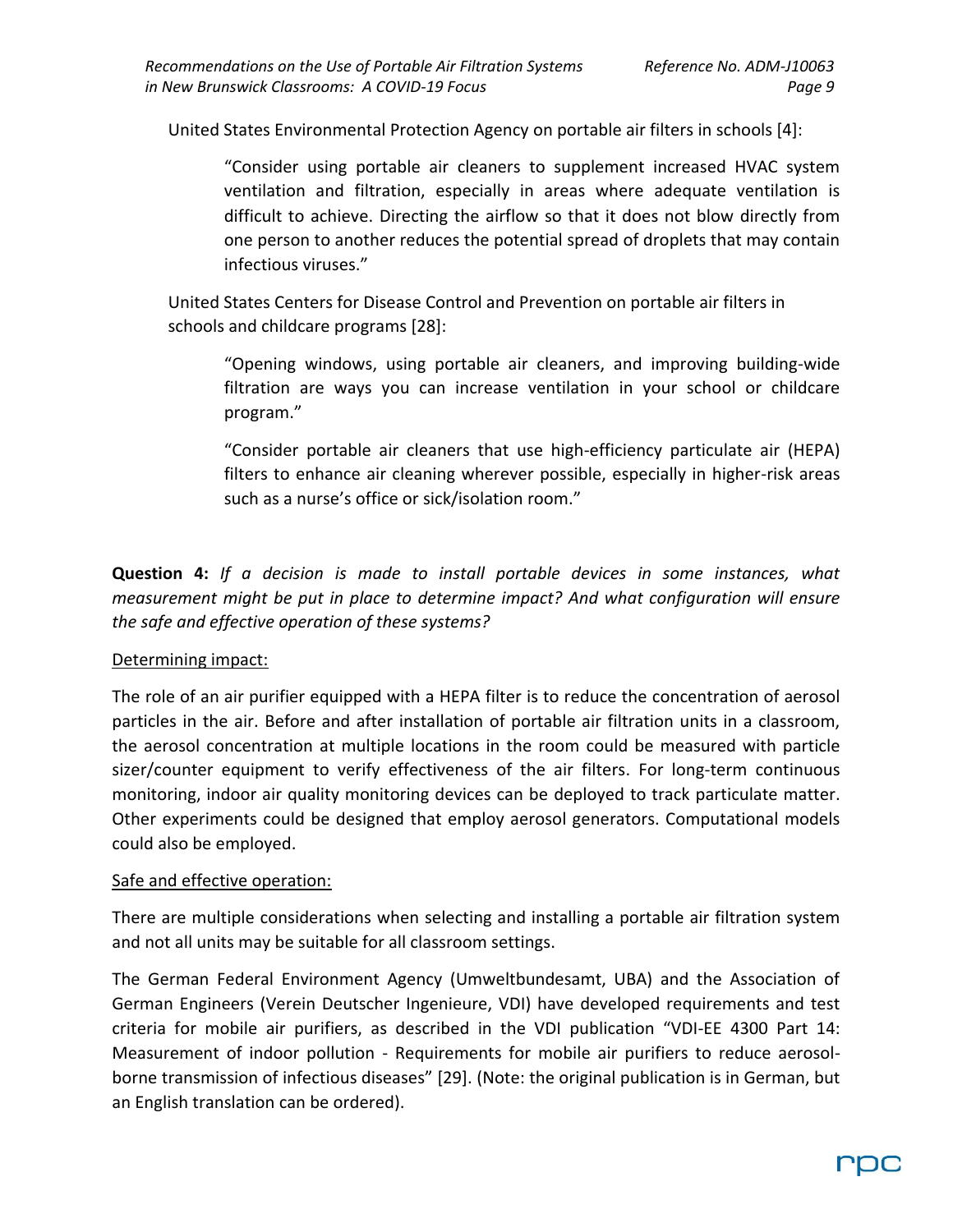Air purifiers that meet these requirements are considered suitable by the UBA and VDI for reducing the virus load, for example, in classrooms that are not adequately ventilated.

Some of the key considerations identified in the VDI document are summarized below:

- Installation positions in the room should be in accordance with the manufacturer's instructions
- Filter classes such as HEPA H13 (according to EN 1822 plus pre-filtering e.g. ISO ePM10 50% according to ISO 16890), combinations of ePM1> 50% and ePM1> 80% according to ISO 16890 (formerly F7 + F9) or equivalent for devices with filters
- Security and protection against vandalism
- For UVC air purifiers: Avoiding UV radiation outside the device
- Air volume flow for mobile air cleaning devices, where the cleaning performance takes place in the device, should correspond to at least 4 air changes per hour. This achieves an air throughput that is high enough to direct all of the room air through the devices within a sufficiently short period of time
- Noise development with the required air volume flow (e.g. for schools sound pressure level less than / equal to 35 dB (A))
- Comfort aspects need to be considered (e.g. avoidance of drafts)
- Cleaning performance with filter devices (filtering efficiency> 90%, testing in the laboratory under real-room-like conditions)

Studies using mobile air purifiers in classrooms conducted by Curtius et al. [5], Burgmann and Janoske [6] and Duill et al. [7] provide information on placement of units and found that when units operated with 5 to 6 (equivalent) air changes per hour, an 80%+ reduction in aerosols was observed within 30 minutes of running the air purifiers. Ideally, air exhausted from the air purifiers should not have air outlets directed at the breathing zones of occupants in the room.

Curtius et al. [5] note the following:

- When just a single purifier is installed, the positioning should ideally be at a central place in the room.
- If several purifiers are installed, the units should be distributed evenly in the room.
- Placement in the corners is possible as long as the flows toward the air intake and from the clean air outlet are not obstructed. Any blocking of free circulation, e.g., by placing the air purifier underneath a table, reduces the efficiency of the purifier substantially.
- Safety aspects need to be considered. For example, emergency exits must not be blocked when installing the mobile air purifiers.
- The air purifiers should be equipped with HEPA filters (DOE STD 3020 2015, H13 or H14), and a high clean air delivery rate of around 1000 m<sup>3</sup>/h or higher should be applied.
- In order to achieve high air exchange rates and homogeneous mixing in the entire room it can be of advantage to install several smaller purifier units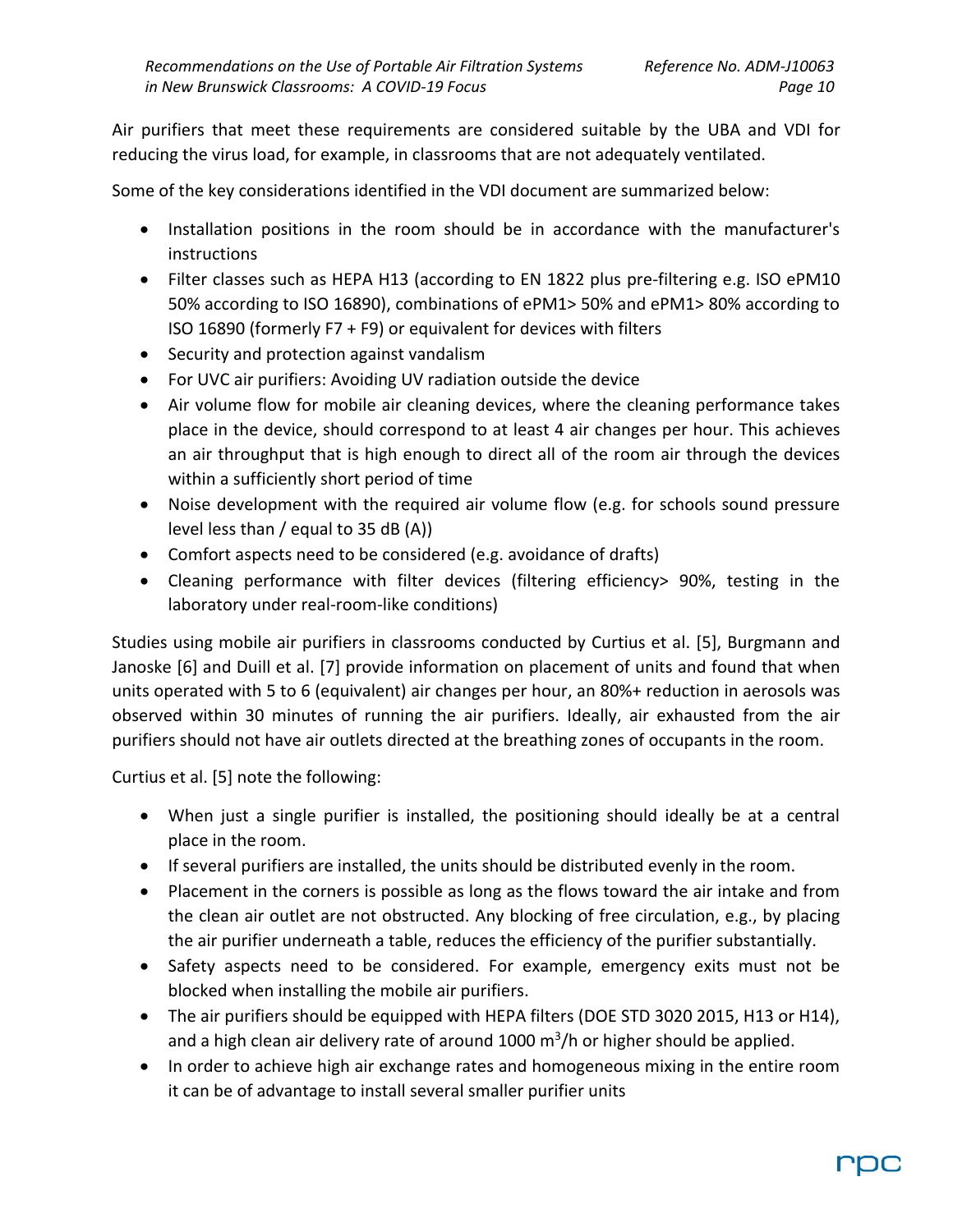- In addition to the HEPA filters, the purifiers need to be equipped with pre-filters to remove the coarse dust efficiently and the pre-filters need to be cleaned or exchanged regularly.
- If deployed in classrooms, the noise levels from operating the air cleaners need to be considered. While large ventilation rates are desirable, the noise level needs to be sufficiently low so as not to disturb the ongoing classes. Use of multiple air purifiers in a space can lead to increases in noise.

Duill et al. [7] present the following considerations from their study:

- The placement of an air purifier in a classroom is dependent on various factors including room geometry, air outlet direction, and features of the room ceiling (e.g., protruding lamps, crossbars; this is important if the air purifier has an outlet that is directing air out towards the ceiling).
- If mobile air purifiers are integrated into a classroom, modifications to the existing furniture may be necessary.
- The mobile air purifiers used in this study were large floor-standing units that are characterized by the fact that the discharged air flows out horizontally at a height of more than 2 m or is directed towards the ceiling at a height of less than 2 m. This generates a flow along the ceiling, which leads to a large-area distribution of the filtered air, reducing the aerosol concentration in the room as homogeneously as possible.
- A critical factor for the suitability and acceptance of such units for use in classrooms is the noise level. For the devices tested, this is not bigger than 40 dB(A) at the volume flow of about 1000  $m^3/h$  used. A survey among the teachers also showed that this volume and the accompanying air flow had no negative influence on the teaching process.

Lindsley et al. [8] highlight the following:

- Portable HEPA air cleaners offer a simple means to increase the filtration of aerosol particles from a room without modifying the existing building ventilation system.
- The optimal location for HEPA air cleaners will depend upon the unique conditions in each room, but they are likely to be most effective when they are placed as close to the occupants as is practical.
- Larger reductions in exposure occur when air cleaners are used in combination with universal masking.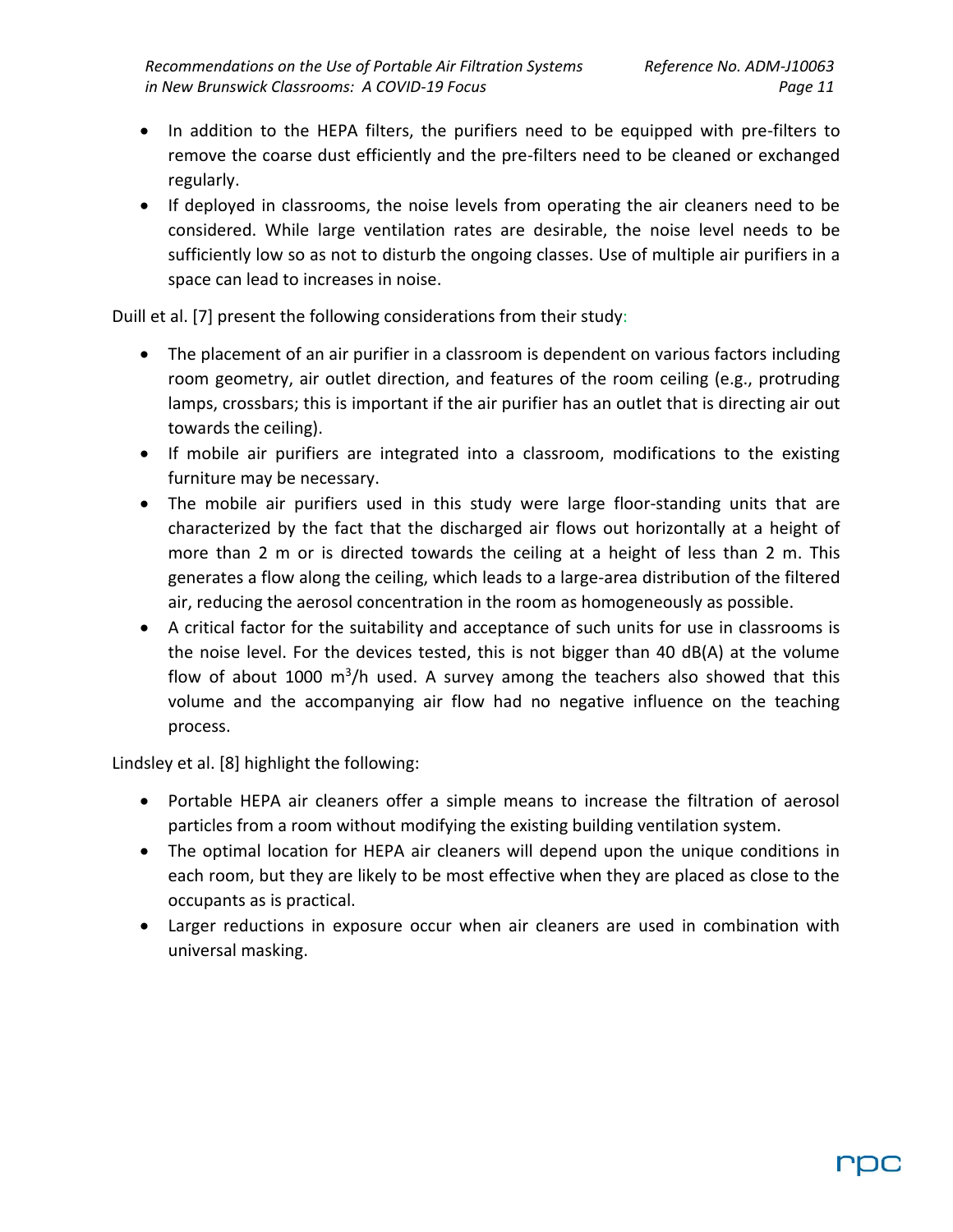#### **Conclusions**

According to the scientific literature reviewed and recommendations from various regulatory bodies, portable HEPA air filtration systems likely reduce COVID-19 transmission in certain indoor settings and should be considered for use in classrooms with no or insufficient ventilation systems. Proper sizing, placement, direction of air flow, operation and maintenance is important for reaping the benefits of portable HEPA air filters and reducing risks associated with air flow from filtration units.

Respectfully submitted by,

Dr. Andrien Rackov Dr. Diane Botelho Supervisor of Research Services - RPC Chief Science Officer - RPC

Diane Batelho

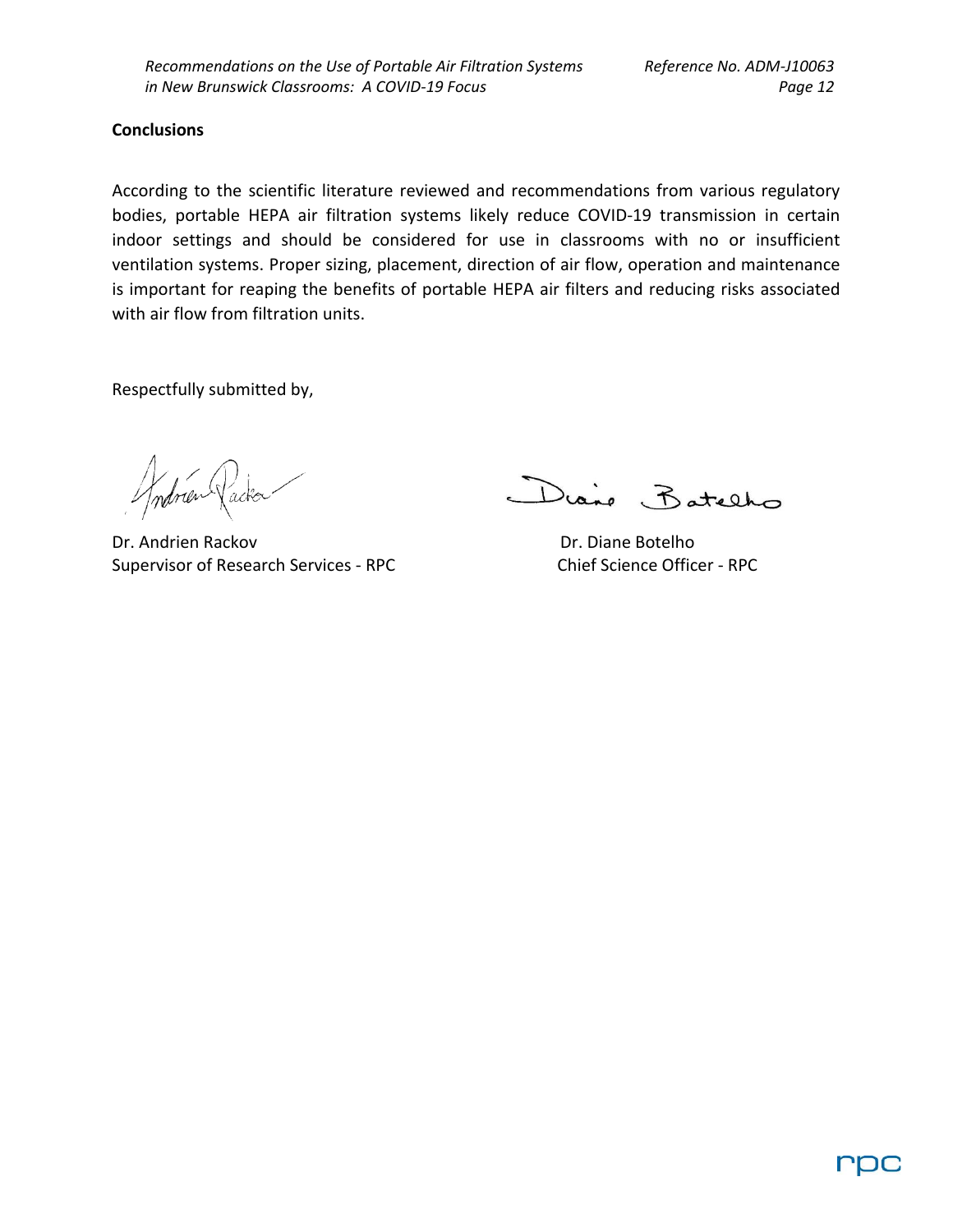## **References**

- [1] Public Health Agency of Canada, COVID-19: Guidance on indoor ventilation during the pandemic, (n.d.). https://www.canada.ca/en/public-health/services/diseases/2019 novel-coronavirus-infection/guidance-documents/guide-indoor-ventilation-covid-19 pandemic.html (accessed January 5, 2022).
- [2] A. Conway-Morris, K. Sharrocks, R. Bousfield, L. Kermack, M. Maes, E. Higginson, et al., The removal of airborne SARS-CoV-2 and other microbial bioaerosols by air filtration on COVID-19 surge units, MedRxiv. (2021) 2021.09.16.21263684. doi:10.1101/2021.09.16.21263684.
- [3] L. Morawska, J.W. Tang, W. Bahnfleth, P.M. Bluyssen, A. Boerstra, G. Buonanno, et al., How can airborne transmission of COVID-19 indoors be minimised?, Environ. Int. 142 (2020) 105832. doi:10.1016/j.envint.2020.105832.
- [4] United States Environmental Protection Agency, Air Cleaners, HVAC Filters, and Coronavirus (COVID-19), (n.d.). https://www.epa.gov/coronavirus/air-cleaners-hvacfilters-and-coronavirus-covid-19 (accessed January 5, 2022).
- [5] J. Curtius, M. Granzin, J. Schrod, Testing mobile air purifiers in a school classroom: Reducing the airborne transmission risk for SARS-CoV-2, Aerosol Sci. Technol. 55 (2021) 586–599. doi:10.1080/02786826.2021.1877257.
- [6] S. Burgmann, U. Janoske, Transmission and reduction of aerosols in classrooms using air purifier systems, Phys. Fluids. 33 (2021) 1–11. doi:10.1063/5.0044046.
- [7] F.F. Duill, F. Schulz, A. Jain, L. Krieger, B. van Wachem, F. Beyrau, The impact of large mobile air purifiers on aerosol concentration in classrooms and the reduction of airborne transmission of SARS-CoV-2, Int. J. Environ. Res. Public Health. 18 (2021). doi:10.3390/ijerph182111523.
- [8] W.G. Lindsley, R.C. Derk, J.P. Coyle, S.B. Martin, K.R. Mead, F.M. Blachere, et al., Efficacy of Portable Air Cleaners and Masking for Reducing Indoor Exposure to Simulated Exhaled SARS-CoV-2 Aerosols — United States, 2021, MMWR. Morb. Mortal. Wkly. Rep. 70 (2021) 972–976. doi:10.15585/mmwr.mm7027e1.
- [9] S.R. Narayanan, S. Yang, Airborne transmission of virus-laden aerosols inside a music classroom: Effects of portable purifiers and aerosol injection rates, Phys. Fluids. 33 (2021). doi:10.1063/5.0042474.
- [10] S. Ham, Prevention of exposure to and spread of COVID-19 using air purifiers: challenges and concerns, Epidemiol. Health. 42 (2020) 1–3. doi:10.4178/epih.e2020027.
- [11] G.K. Rencken, E.K. Rutherford, N. Ghanta, J. Kongoletos, L. Glicksman, Patterns of SARS-CoV-2 aerosol spread in typical classrooms, Build. Environ. 204 (2021) 108167. doi:10.1016/j.buildenv.2021.108167.
- [12] L.F. Pease, N. Wang, T.I. Salsbury, R.M. Underhill, J.E. Flaherty, A. Vlachokostas, et al.,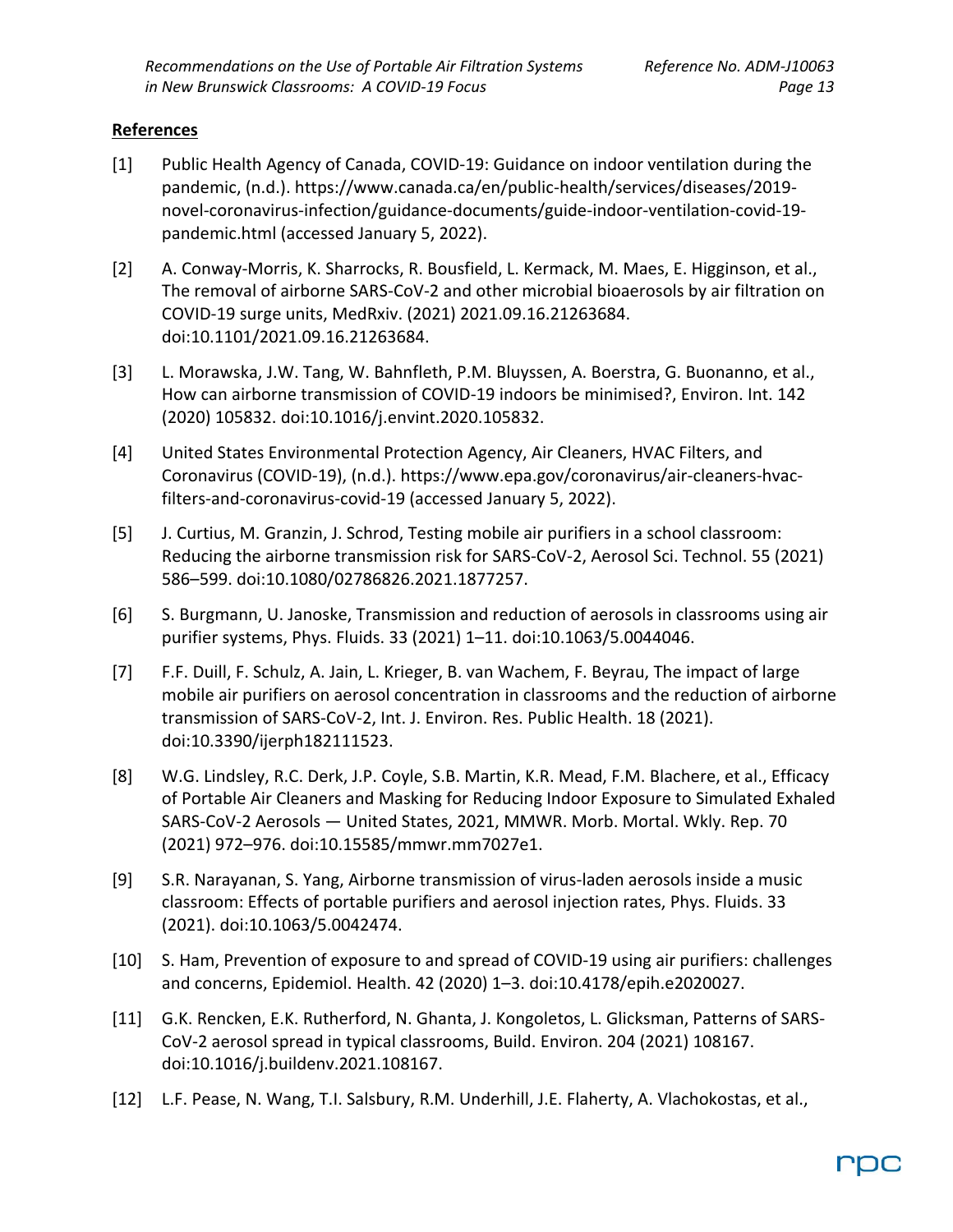Investigation of potential aerosol transmission and infectivity of SARS-CoV-2 through central ventilation systems, Build. Environ. 197 (2021) 107633. doi:10.1016/j.buildenv.2021.107633.

- [13] M.Z. Bazant, J.W.M. Bush, A guideline to limit indoor airborne transmission of COVID-19, Proc. Natl. Acad. Sci. U. S. A. 118 (2021). doi:10.1073/pnas.2018995118.
- [14] A. Hammond, T. Khalid, H. V. Thornton, C.A. Woodall, A.D. Hay, Should homes and workplaces purchase portable air filters to reduce the transmission of SARS-CoV-2 and other respiratory infections? A systematic review, PLoS One. 16 (2021) 1–12. doi:10.1371/journal.pone.0251049.
- [15] U. of Leeds, Can air cleaners reduce COVID-19 in schools?, (n.d.). https://www.leeds.ac.uk/news-health/news/article/4953/can-air-cleaners-reduce-covid-19-in-schools (accessed December 23, 2021).
- [16] University of Bristol, Can portable air filters prevent respiratory infections and COVID-19 in care homes?, (n.d.). https://www.bristol.ac.uk/news/2021/october/airfilterstudy.html) (accessed January 8, 2022).
- [17] T. Lipinski, D. Ahmad, N. Serey, H. Jouhara, Review of ventilation strategies to reduce the risk of disease transmission in high occupancy buildings, Int. J. Thermofluids. 7–8 (2020) 100045. doi:10.1016/j.ijft.2020.100045.
- [18] World Health Organization, Roadmap to improve and ensure good indoor ventilation in the context of COVID-19, Geneva, 2021.
- [19] Umwelt Bundesamt, Lüftung, Lüftungsanlagen und mobile Luftreiniger an Schulen, (n.d.). https://www.umweltbundesamt.de/themen/lueftung-lueftungsanlagen-mobileluftreiniger-an (accessed January 6, 2022).
- [20] J.G. Allen, A.M. Ibrahim, Indoor Air Changes and Potential Implications for SARS-CoV-2 Transmission, JAMA. 325 (2021) 2112. doi:10.1001/jama.2021.5053.
- [21] D. Müller, K. Rewitz, D. Derwein, T.M. Burgholz, M. Schweiker, J. Bardey, et al., Abschätzung des Infektionsrisikos durch aerosolgebundene Viren in belüfteten Räumen Abschätzung des Infektionsrisikos durch aerosolgebundene Viren in belüfteten Räumen Einleitung Bekannte Ausbreitungswege von Viren, (2020). doi:10.18154/RWTH-2020- 11340.
- [22] ASHRAE Epidemic Task Force, Schools & Universities, (2021). https://www.ashrae.org/file library/technical resources/covid-19/ashrae-filtration\_disinfection-c19-guidance.pdf (accessed January 9, 2022).
- [23] ASHRAE Epidemic Task Force, Core Recommendations for Reducing Airborne Infectious Aerosol Exposure, (2021). https://www.ashrae.org/file library/technical resources/covid-19/core-recommendations-for-reducing-airborne-infectious-aerosol-exposure.pdf (accessed January 9, 2022).